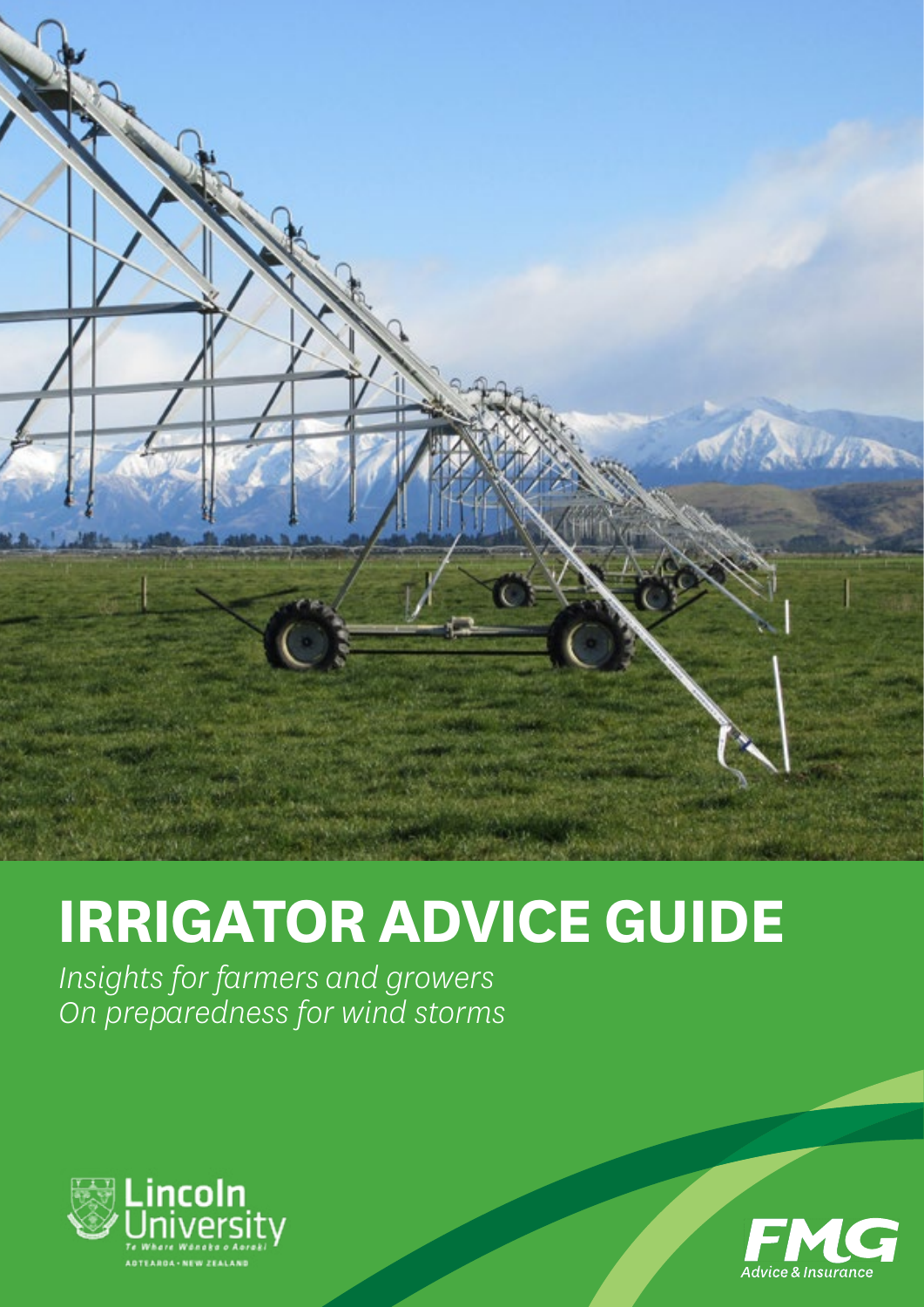### **CONTENTS**

| Introduction                         | 3 |
|--------------------------------------|---|
| Research highlights                  | 4 |
| 1. Point                             | 4 |
| 2. Park                              | 4 |
| 3. Anchor                            | 5 |
| 4. Secure the corner arm             | 6 |
| 5. Other actions taken in Canterbury | 6 |
| 6. Time                              |   |
| 7. Year-round tips and advice        |   |
| 8. Irrigation design                 | 8 |
| 9. Have a plan                       | 9 |
| 10. Irrigation issues in New Zealand | 9 |
| Conclusion                           |   |
|                                      |   |



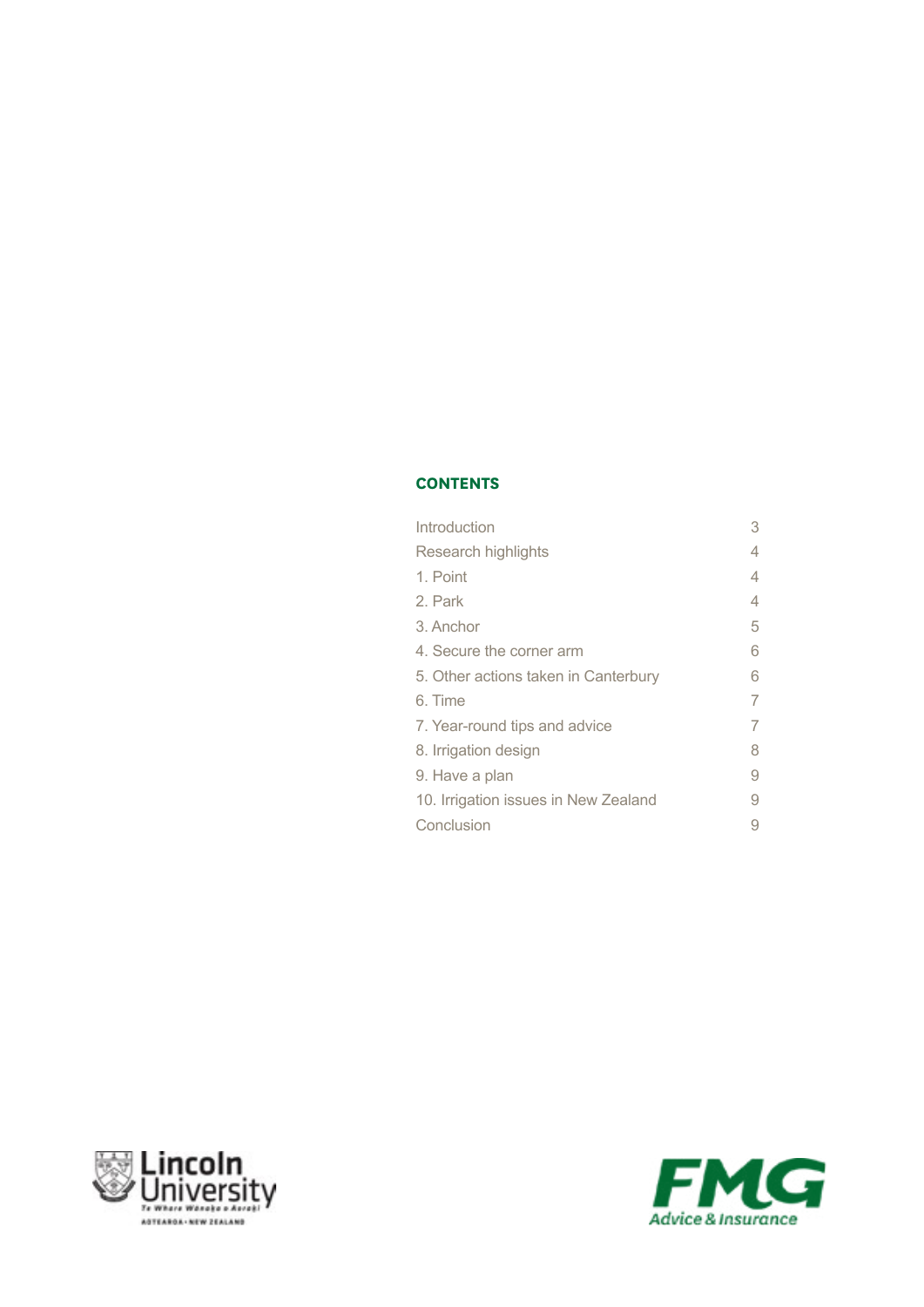

**INTRODUCTION**

In spring 2013 Canterbury was hit with gale force winds that reached speeds of over 160km/h, right when farmers and growers needed their irrigators most.

The impact on irrigators and production was unprecedented, with FMG alone receiving over 260 irrigator claims.

In responding to these claims and by working alongside industry stakeholders, FMG noticed that farmers and growers took varying approaches in trying to prevent damage.

Given this, and in support of FMG's philosophy to give rural New Zealand a better deal, FMG partnered with Lincoln University to research what it was that irrigator owners did in the days and hours leading up to the storms, to learn from this event and reduce the impact of future events.

This guide looks at the report's findings and will cover:

- practical steps you can take to protect your irrigator once storms are forecast
- the effectiveness windbreaks can have on helping keep your irrigator safe, and
- the importance irrigation design and installation can have.

The information contained within this guide was gained by inviting more than 400 farmers and growers in the Canterbury region who experienced

*FMG would like to acknowledge Pivot Anchors Ltd for their photos on the cover of this report and pages 3 and 6.*

the spring storms to share their experiences. FMG would like to thank all those who contributed.

FMG currently offers advice to clients around irrigator protection and views this guide as an extension of that work. Lincoln's findings have, in some cases, reinforced the advice FMG already offers, and in other instances raised new information to share.

This guide is not designed to be a 'manual' on what you should or shouldn't do to protect your irrigator. It will also have no bearing on any future irrigator claim an FMG client may make.

We see this guide as a starting point in generating a wider discussion on best practice, and encourage readers to take from it the tips and advice they feel would work best for them if/ when the next wind storm hits.

While we can't guarantee the findings will stop irrigators from blowing over, as an advice-led insurer FMG sees significant value in analysing past events to give farmers and growers research-based advice to help avoid future wind damage.

FMG and Lincoln welcome the irrigation industry to take these findings to the next level with further research. If any individual or organisation has further information, research or data to help farmers and growers, we encourage them to contribute by contacting Irrigation New Zealand.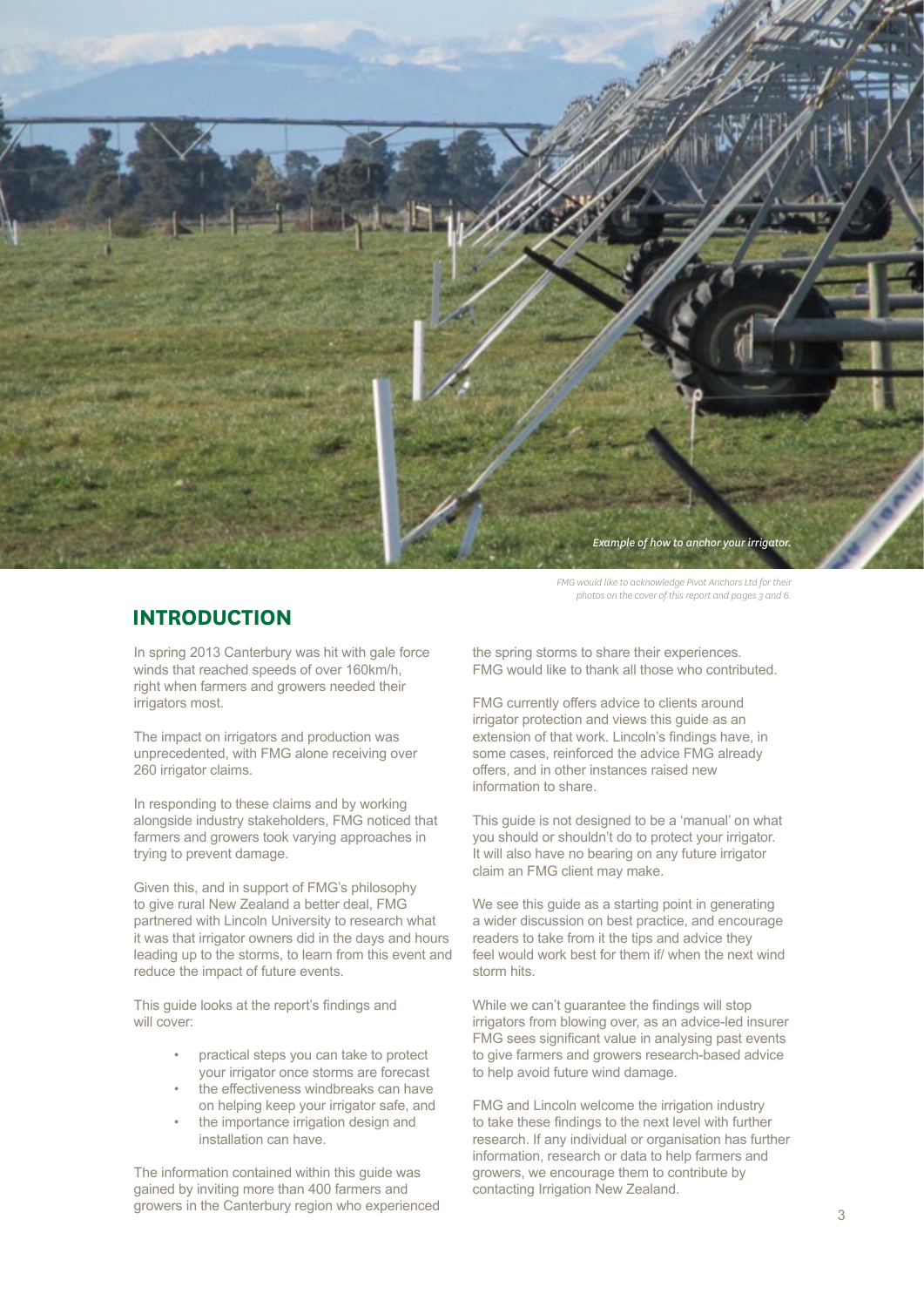

## **RESEARCH HIGHLIGHTS**

The survey and research confirmed the importance of being prepared by taking three key steps:



*While Point, Park and Anchor are the main pieces of advice to come from our research, this guide will also look at other steps respondents took.* 

## **1. POINT 2. PARK**

Three quarters of research participants who didn't make a claim for irrigator damage said they turned their machines to face downwind. Pointing the irrigator longitudinally downwind reduces the surface area exposed to the wind. Very few irrigators parked in this position were damaged.

It's also the best way to protect centre pivot irrigators. When pointing downwind the corner arms should be in line with the rest of the machine, (which understandably will be very difficult to achieve in some paddocks). As many respondents noted, the worst angle for the corner arms to be left at is at 90 degrees of the wind direction

When installing an irrigator think about where it will lie according to the wind. A liner/lateral irrigator should be installed so that it is pointed down the dominant wind direction. For pivot irrigators, one or two parking spaces should be established that are facing downwind.

Permanent concrete blocks and other anchoring methods may limit farm activities such as cultivation, spraying and fertiliser distribution. A good tip for those who have lateral irrigation systems is to set up permanent anchors at the end of the paddocks.

A suggestion from Irrigation New Zealand is if a permanent parking space with anchors is not an option, or returning to the park position is not possible, moveable anchors can be used to secure your irrigator.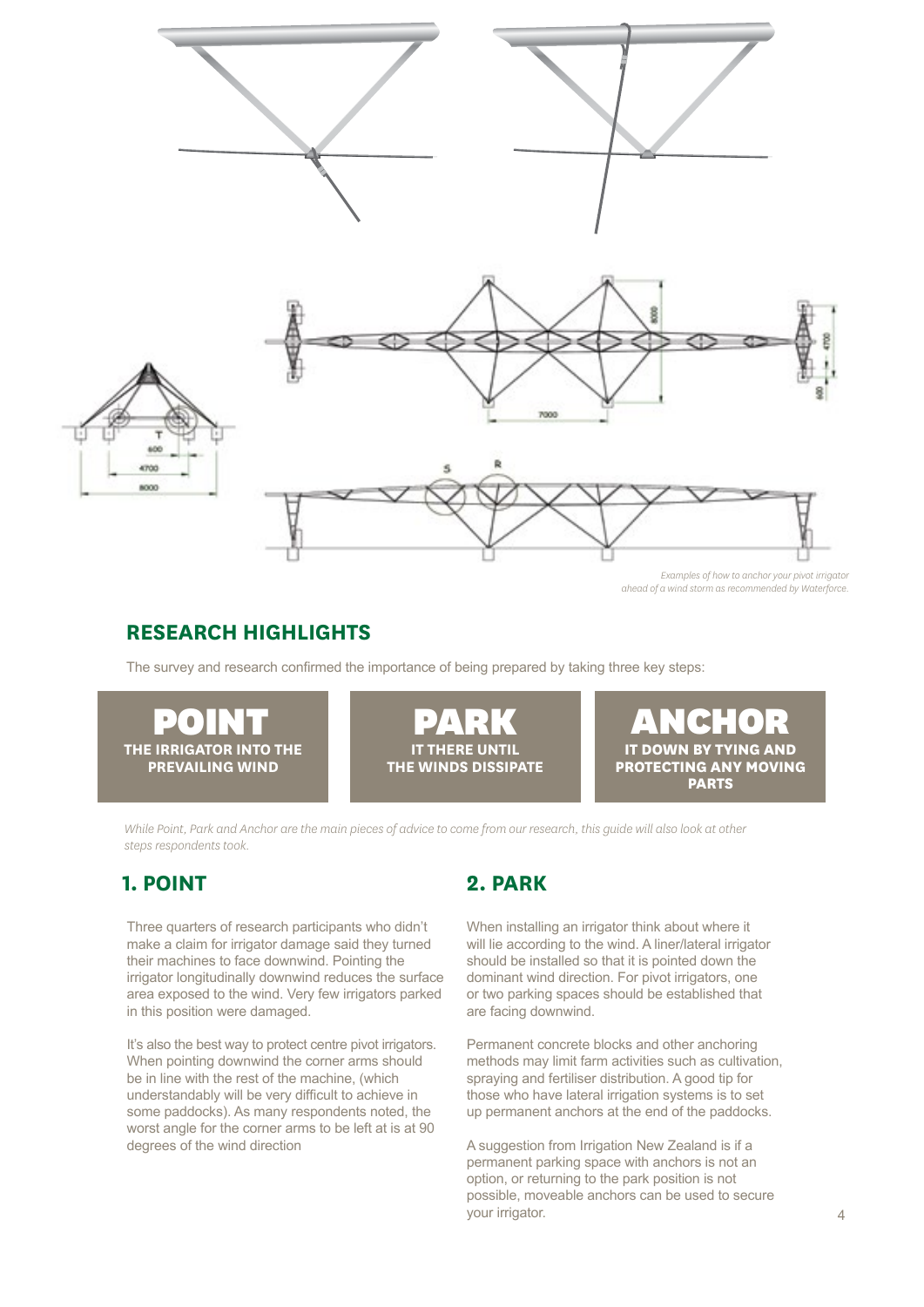



 $\mathbf{t}_{1+1}$ 

*Examples of tie-downs to support base beams.* 

## **3. ANCHOR**

*This section looks at the best way and place to anchor your irrigator.*

#### Watch the bounce

Respondents reported seeing their irrigator's bounce, before watching them fall over. Once an irrigator starts to bounce further wind gusts increase the bouncing, which in turn can raise the chances of it being picked up and flipped. Finding somewhere to tie the irrigator to an anchor can be a challenge because they don't have designated places for straps to be attached.

Despite this, respondents talked about tying irrigators down at the base beam of each tower and mid-way across the span. This section will look at this in greater detail.

#### Tying at the base beam

Tying from the base beam to the ground is the fastest approach but should be done in combination with tying to the span. Further research is needed to understand what force the beam can support as irrigator beams may not be strong enough and there isn't a clear point where they should be tied. See above for two examples.

#### Tying across the span

Tying at the wheels should also reduce bouncing but the spans can still roll over in big gusts. In current irrigator models, respondents felt the only places for attaching tie-downs are truss rod brackets or main pipes, which need mechanical testing to find whether they can support the weight of the irrigator during wind storms and gusts.

#### Talk with your supplier

The strength of each truss rod bracket in different models and brands is unknown. We strongly suggest you talk with your supplier about your specific model so you know how many ties are needed to keep the span stable. If this is a safety step you'd like to explore, we strongly suggest you talk with your supplier to get further, expert advice.

#### The strop

Advice from Irrigation New Zealand notes that strops or tie-downs should not be 'over' tensioned to allow some, but not excessive, movement.

Irrigation supplier Waterforce recommends using a concrete anchor approximately 0.6m x 0.6m x 0.8m, dug into stable soil. The research team recommend you test anchor size before use. The minimum recommended cable size from Waterforce is 6mm structural steel cable – again, field test first.

#### **Options**

Currently, companies such as Pivot Anchors Ltd have anchoring systems available which can help reduce the potentially damaging effects of high winds.

Furthermore, the Foundation for Arable Research (FAR) commissioned a project with Canterbury University students to develop a system that can be safely and rapidly deployed to stabilise irrigators irrespective of where the irrigator is parked. More information in regards to this is available from FAR.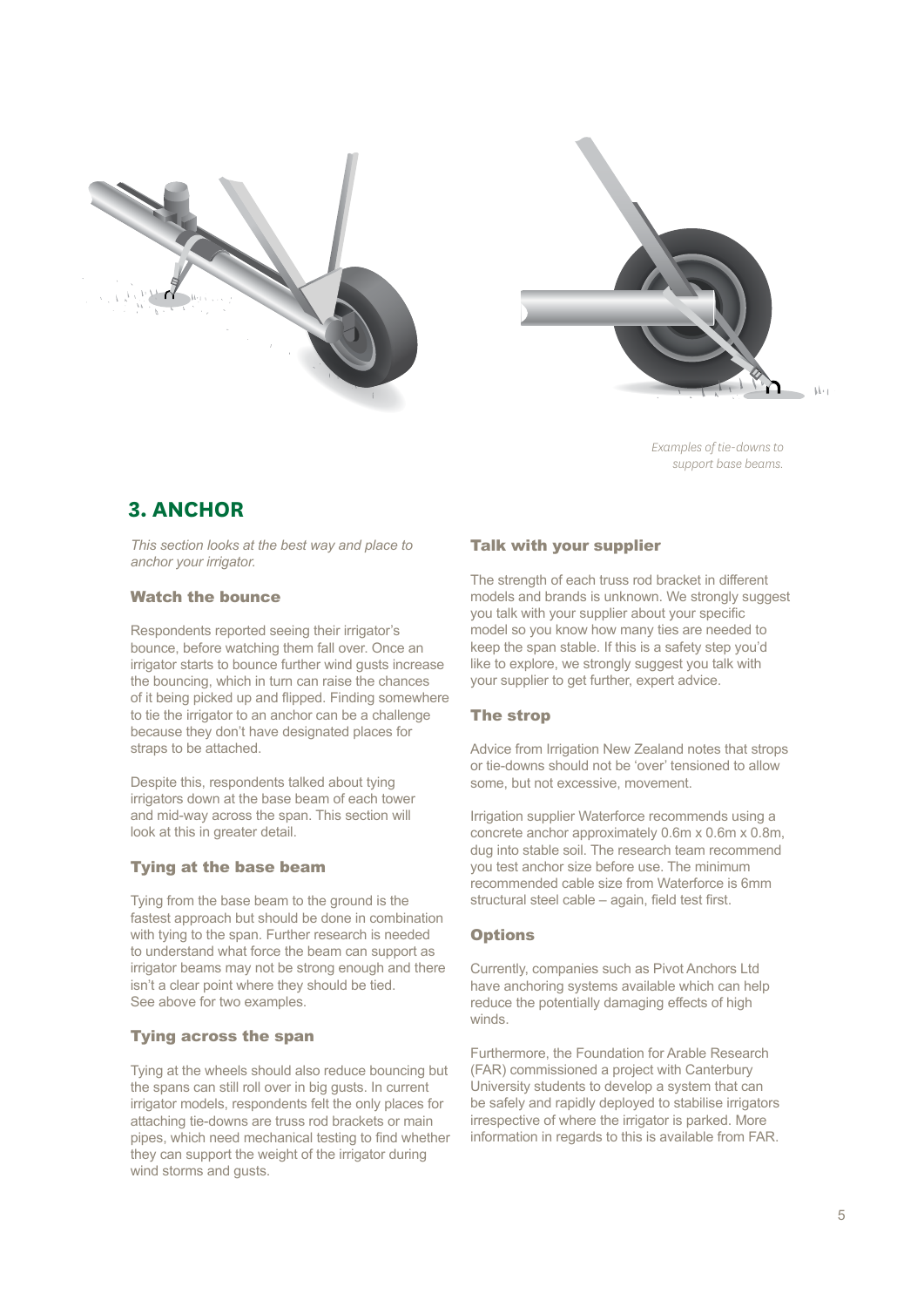

## **4. SECURE THE CORNER ARM**

If there is one big lesson that came out of the October 2013 storms it's protect your corner arm.

Corner arms are the most valuable part of the centre pivot system and repairing them can take a long time. If the corner arm is left at the 90 degree angle, it will have more exposure to wind, inviting more risk of damage during wind storms.

Based on the feedback we received in the research, owners should park the arm in line with the irrigator as much as possible and then anchor.

Irrigators with long and heavy overhangs are prone to wind storm damage, so it pays to lightly strop the end of the overhang to an anchor to reduce any bouncing and prevent overstressing.

## **5. OTHER ACTIONS TAKEN IN CANTERBURY**

While the findings around Point, Park and Anchor, were the most prominent to come from the research – the study noted some other tips, outlined below, which you may also want to consider.

#### Running water through the irrigator during windstorms

Some farmers said they left the irrigator running (but not moving) so that it filled with water during the storm. This action needs to be carefully thought through as the extra water weight can have both positive and negative effects on the irrigator's

stability. Prolonged running of irrigators in one place can also have major issues with bogging of wheels in certain soil types.

The study pointed out that if the cross sectional area of the farm is on an incline and the wind is blowing downhill, the extra weight will contribute to overturning the irrigator. Of the survey respondents 82% said filling the irrigator with water was not effective.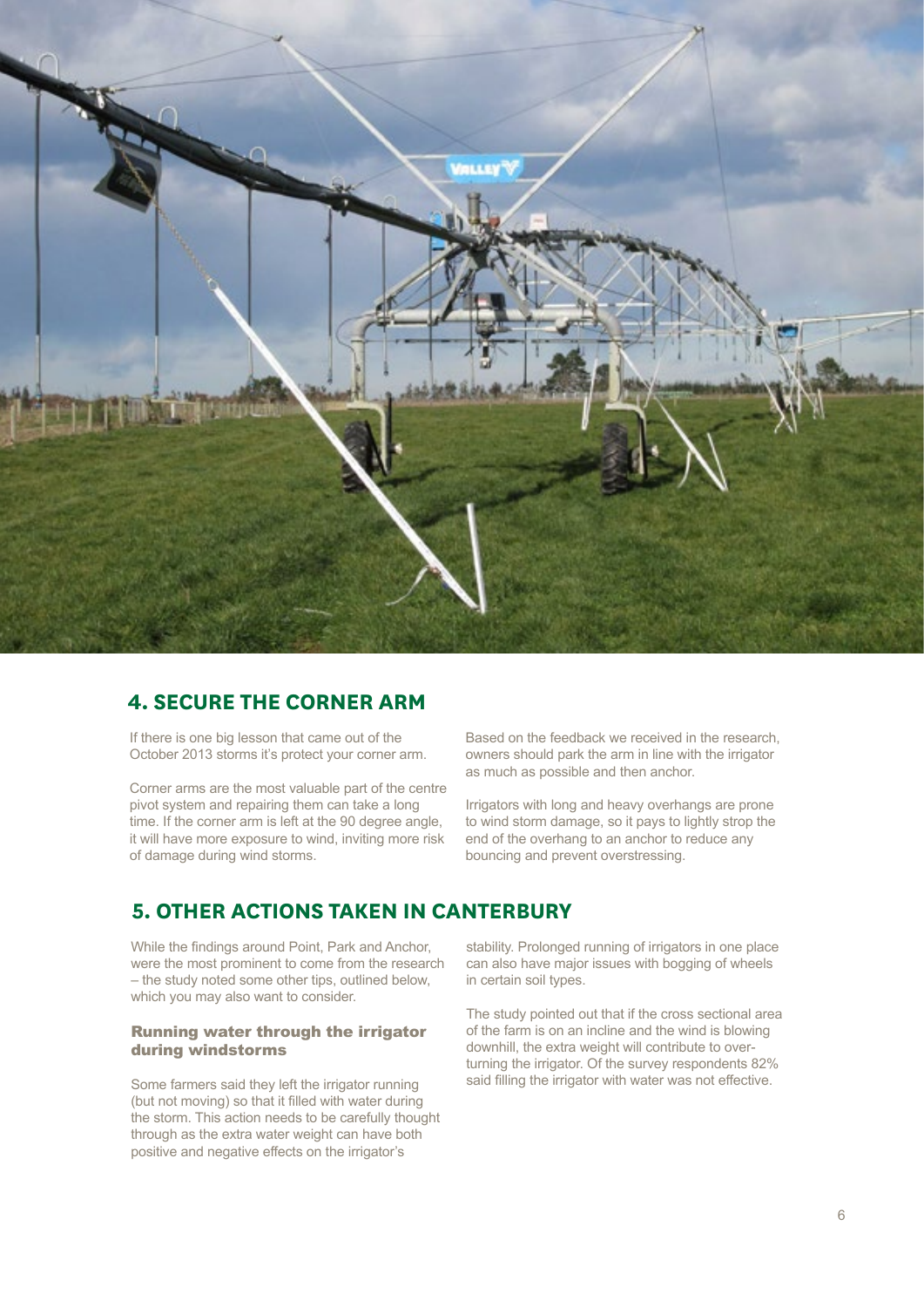#### Deflating tyres or placing objects on wheels

The survey found that some farmers thought centre pivots with air-filled tyres could easily roll away in strong winds and that deflating the tyres would make it harder for the centre pivot to do this. While deflating the tyres could be an option, Lincoln couldn't find any technical evidence to prove that doing this could reduce damage.

## **6. TIME**

MetService accurately predicted the Canterbury wind storms and most respondents felt they had sound warning of the storm's arrival. The sections below offer some quick tips on what you could do if you had very short notice, or none at all, of an impending storm.

#### With a few days' notice

If you have a few days' notice, move your irrigator to its parked position as soon as you can and protect the most vulnerable parts such as overhangs and corner arms. If it can't be moved, make sure it's facing down the predominant wind.

Anchor the irrigator at the base beam of each tower and mid-way across the span, move the comer arm

Deflating tyres in a windstorm may not be practical, and may be dangerous. Turning irrigators into the wind is likely to be more effective, and safer. Another idea mentioned was placing objects on the wheels and filling tyres with water to lower the centre of gravity. This is time consuming and doesn't significantly change the centre of gravity. Pivots with air-filled tyres can easily roll away in strong winds, and deflating the tyres would make it harder for the centre pivot to do this.

into line with the irrigator, and anchor the corner arm or overhang securely. Because of the increased likelihood of power outages during storms, acting fast to protect your irrigator makes a difference as they are almost impossible to move.

#### Little to no warning

The first tip here is that if you have little warning and want to act, check your own safety first. If you feel it's too risky to go on the farm, then stay away. If you do go out you may not be able to move your irrigator in line with the prevailing wind. Anchor it as best you can, ensuring the corner arm is anchored and protected.

## **7. YEAR-ROUND TIPS AND ADVICE**

#### Installation

The correct installation of an irrigation system is important in helping reduce the potential damage of a wind storm. Below are some of the study's key observations on installation.

#### Land

Many elements need to be considered with the installation of a new irrigation system: the aspect of your farm, topography, slope, undulating hills and location. Irrigation systems close to rivers suffered severe damage in the Canterbury wind storms as the wind funnelled down the river beds.

Irrigation New Zealand has two excellent resources to help support good design decisions - the Irrigation Development Guide and the Irrigation Development Checklist. Head to irrigationnz.co.nz for more information.

Various research projects analysed during the study

showed the effect of sloping ground on pivot stability. One experiment showed that when pivot systems operate on a uniform uphill slope of 7%, the elevation variation could affect the stability of the pivot system.

#### **Windbreaks**

The effectiveness of windbreaks in reducing wind speed depends on the density, height and orientation of the windbreak. Shelterbelt position is also influential. Windbreaks affect temperature and humidity, which interfere with air movement.

Studies analysed by Lincoln found that a protection zone of medium porosity – allowing some wind to pass through – is better than a solid windbreak. As windbreak density decreases, the amount of air passing through the windbreak increases, moderating the pressure differences between the windward and leeward sides and reducing the level of turbulence created by the dense windbreak.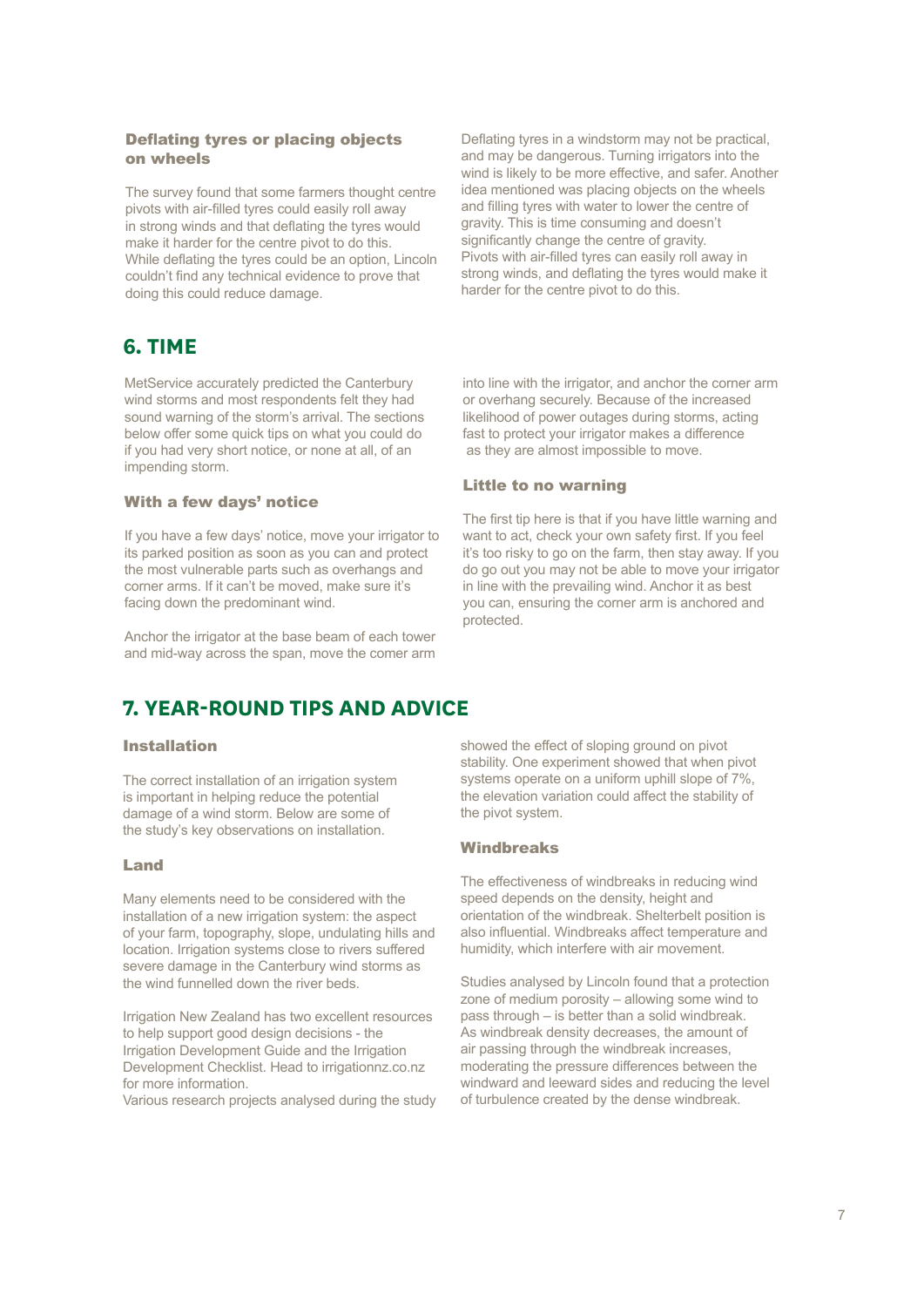Unkempt shelter belts suffered greater levels of damage when compared to well-maintained ones.

Gaps in a windbreak become funnels that generate wind flow, creating areas on the downwind side of the gap where wind speeds often exceed open field velocities. Where there are gaps, the effectiveness of the windbreak is diminished.

Height also has a role to play as the height of a windbreak determines the extent of the protected area downwind. The windbreak's length determines the amount of total area receiving protection.

For maximum efficiency, the length of a windbreak should be at least 10 times its height. Multiple-leg windbreaks provide a larger protected area.



*The illustration on the left shows a two-leg windbreak. The illustration on the right shows a one-leg windbreak. The two-leg windbreak offers greater protection to the field.*

## **8. IRRIGATION DESIGN INFLUENCES RESILIENCY IN STORMS**

In terms of strength against storms, not all irrigators are created equal. The difference is in the design.

The study found that:

- the pivot point can affect the stability of the centre pivot system in extreme weather
- the broader the base support plate, the more stable the system
- a larger pivot tower central angle results in more stable towers
- a wider wheelbase gives more stability for rough ground applications, and for rolling and windy conditions
- the overturning threshold of water loaded irrigators could be considerably higher.

Besides different design specifications, other factors such as the original orientation of the pivot and whether the pivot has a braking system influence an irrigator's resistance to overturning in high winds. A centre pivot is designed for a specific field slope and each centre pivot has slope limitations.

When you are thinking about installing irrigation, you should first assess your farm's requirements and suitability. Obtain site assessment services to ensure you're getting a system that meets your requirements.

Ask manufacturers to install and commission your equipment and to provide you with full documentation including the system specifications, results of testing and commissioning and how to operate and maintain the system safely and effectively.

Irrigation New Zealand has excellent resources on good design decisions and best practice. See www.irrigationnz.co.nz.